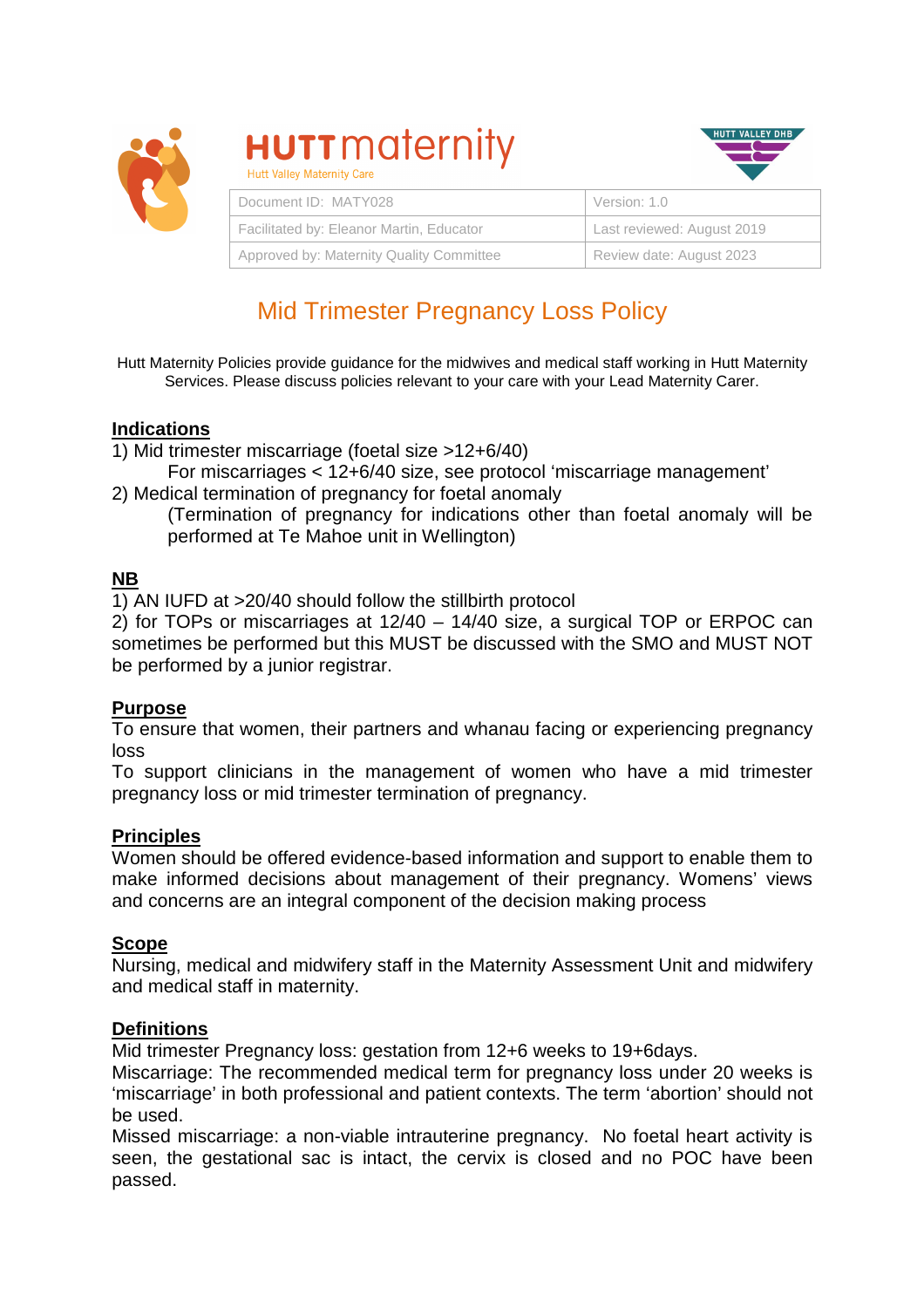Stillbirth: foetal loss at > 20 weeks gestation or >400g (R)POC: (Retained) products of conception. When discussing with women & their whānau, use a term such as 'pregnancy tissue', not 'products of conception'. Recurrent Miscarriage: 3 or more consecutive first trimester miscarriages ERPOC: Evacuation of retained products of conception ED: Emergency Department MAU: Maternity Assessment Unit

#### **Background**

Mifepristone is a synthetic steroid, which blocks the action of progesterone that maintains a pregnancy. It also softens the cervix. It works best if followed in 48 hours by Misoprostol.

#### **Requirements prior to giving medication**

If mid-trimester miscarriage, formal reported scan documenting absence of foetal heart.

If TOP for foetal anomaly, Abortion Supervisory Committee Forms ASC3 and ASC4 must be signed by two certifying consultants/practitioners, before giving medications and admission to maternity.

The admitting Dr has right of refusal<sup>1</sup> re involvement in TOP management on the grounds of personal beliefs. However, they MUST organise another doctor to do the admission or inform the on call SMO. If the patient is acutely unwell, there is a duty of care and all doctors are legally required to provide emergency care. Likewise midwifery/nursing staff have the right to refuse to care for women undergoing medical inductions. Midwifery and nursing staff are to inform CMM of their preference, in a timely fashion, so appropriate rostering can be arranged.

If  $> 12+6/40$  will be managed on labour ward.

# **Procedure**

In MAU, the admitting Dr should complete the following paperwork:

- Prescribe mifepristone and the misoprostol regime
	- o Mifepristone 200mg PO
	- o Misoprostol as below:

| $4th$ dose<br>9 hours | $5th$ dose<br>12 hours<br>400 |
|-----------------------|-------------------------------|
|                       | 400                           |

• Prescribe appropriate analgesia and anti-emetics (PCA is available on the ward if required).

 $\overline{a}$ 1 Clinical staff may decline to care for the woman on the grounds of personal beliefs however appropriate replacement must be found.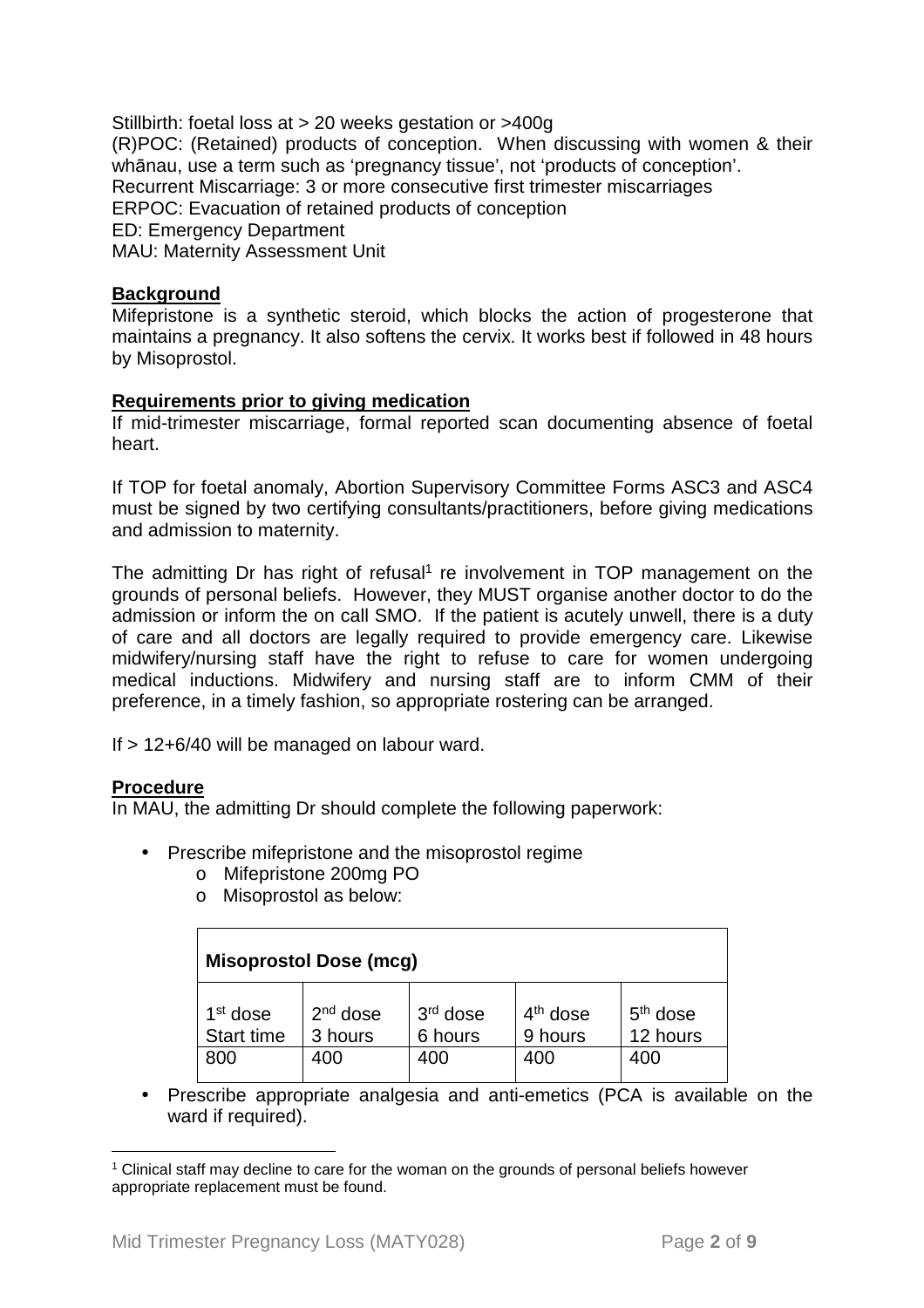# **Analgesia:**

Paracetamol 1g PO 1id Diclofenac 50mg PR or PO tds Codeine Phosphate 60mg PO quid Pethidine 75-100 mg IM q 4 hourly or 25mg IV

#### **Antiemetics:**

Prochlorperazine 3mg PO Metaclopramide 10mg IV / IM / PO Ondansetron 4mg IV / IM / PO

- Complete lab forms for mid trimester pregnancy loss investigations, if required
- Consent for and chart Anti D if patient is Rhesus negative
- Referral to Gynae Outpatients Clinic for follow up appointment to discuss results
- Counsel the woman on the miscarriage procedure. Discuss cremation/tissue disposal options and sign paperwork as necessary.

Mifepristone should be prescribed in the 'once only' section of the drug chart by the admitting doctor. The mifepristone is kept in the controlled drug cupboard in MAU. It must be signed out of the controlled drug book by two registered practitioners and administered to the woman.

Mifepristone is administered in MAU. Prescribe and (orally) administer 200 milligrams of Mifepristone (1 tablet from a 3 tablet blister-pack of Myfegyne®) to the woman (to initiate the termination / delivery of her pregnancy).

After Mifepristone administration, woman should remain for 60 minutes to ensure that the dose is not vomited and the patient is clinically stable. If the dose is vomited another dose can be given.

If the woman has been fully informed, an hour has elapsed and no adverse effects noted, then she may now leave the MAU. Clear instructions should be given to return in 48 hours (unless symptoms have caused her to return sooner — in which case, consider commencing the next drug regimen, Misoprostol, earlier).

The woman must have written information on how to contact delivery suite if heavy bleeding and must have the ability to return to hospital if necessary.

A bed must be booked in labour ward – contact senior midwife

The RMO/admitting doctor should ensure that the patient is recorded on the RMO handover sheet, to ensure that medical staff on call are aware the patient is in the community, having had Mifepristone.

Give Mifepristone and Misoprostol Information leaflet, SANDS pamphlets, coping with miscarriage booklet.

MAU midwife/nurse to provide info on location, time of admission, what to expect on admission, access to a single room, average length of stay.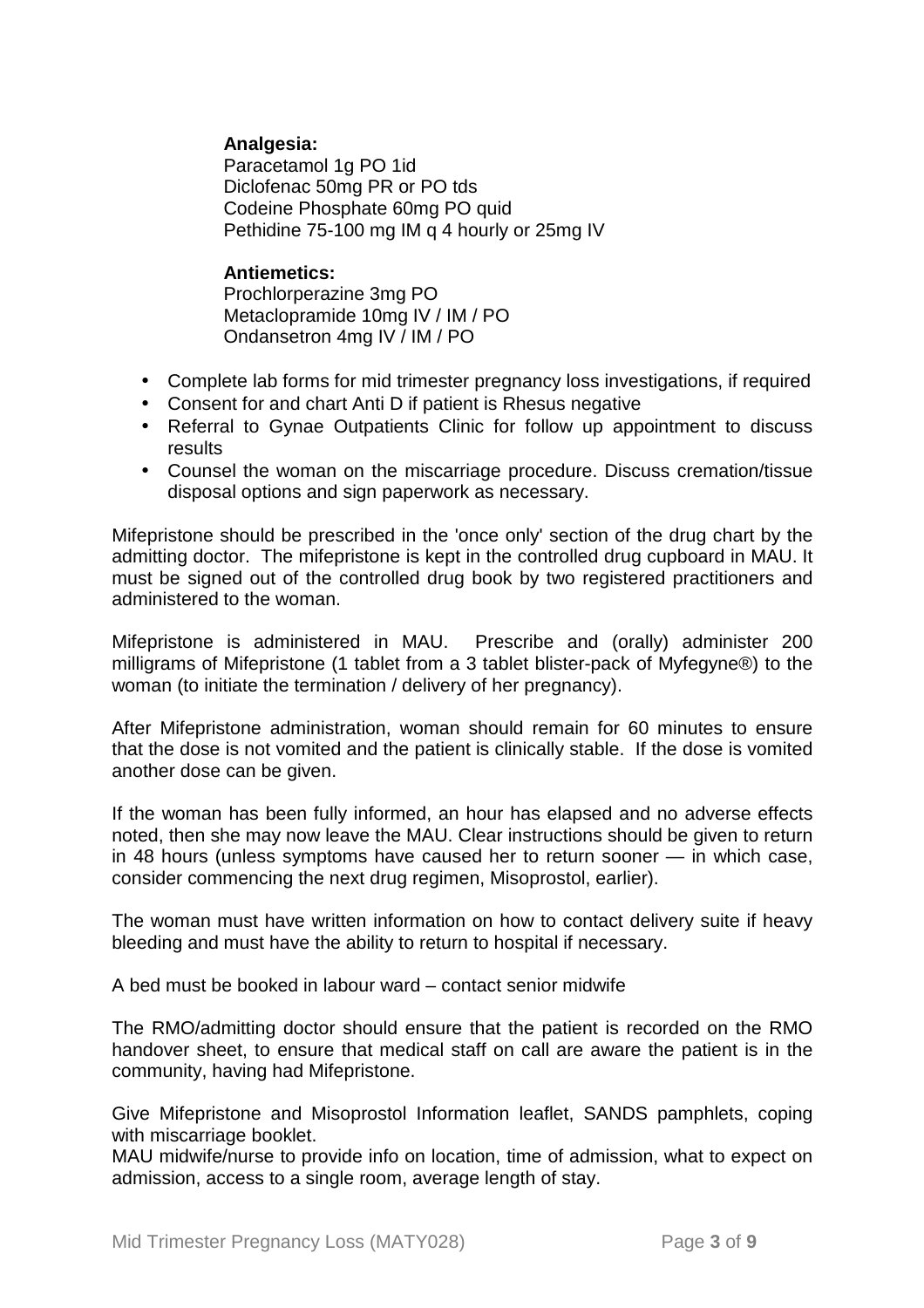The woman is admitted to labour ward 36-48 hours following mifepristone for misoprostol induction. If woman prefers not to wait then she can proceed immediately with misoprostol induction. The benefits of mifepristone are that it reduces the time spent in hospital for the induction of labour process and reduces the number of doses of misoprostol required.

Under 20/40 there are no legal requirements for burying the baby. Parents can take the baby home if they wish or elect for hospital disposal. The parents can contact a funeral director of their choice. Some funeral homes will cremate baby for no charge if <20 weeks. If >20 weeks cremation costs are around \$75 and a birth certificate and either HP4720 or HP 4721 form is required.

Offer social worker input:

- Marlene Beasley (social worker) will visit on the ward and call within couple of weeks upon discharge. Ensure referral has been made.
- Te Mahoe has a counselling service for pregnancy loss issues run by Carolyn McIlraith (trained counsellor) which Hutt Valley DHB women can also access if they wish

#### **Contraindications to mifepristone and misoprostol**

- Known allergy to misoprostol (cytotec) or mifepristone
- Known ischaemic heart disease or other serious cardiovascular disease
- IUCD in situ
- Porphyria

# **Precautions (in these situations, must be discussed with SMO**

- >35 years of age **and** smoking 20 cigarettes per day or more
- severe asthmatic
- concurrent oral steroid therapy
- history of bleeding diathesis
- chronic adrenal failure
- Note: caution should be exercised in women with a previous caesarean section or scarred uterus as there is a minimal risk of uterine scar dehiscence. If >1 caesarean section or classical caesarean, must discuss with SMO.

#### **Admission to Labour Ward and Misoprostol protocol**

- An IV line should be sited at admission and bloods taken for FBC & Group and Hold.
- If Rhesus negative, anti D 625 IU should be administered
- If a PCA is desired, contact the pain service
- The first dose of misoprostol (800 micrograms) is given into the posterior vaginal fornix. Thereafter, 400mcg of misoprostol is given 3 hourly to a maximum of 4 oral doses. In rare cases the oral route may not be tolerated in which case misoprostol can be given vaginally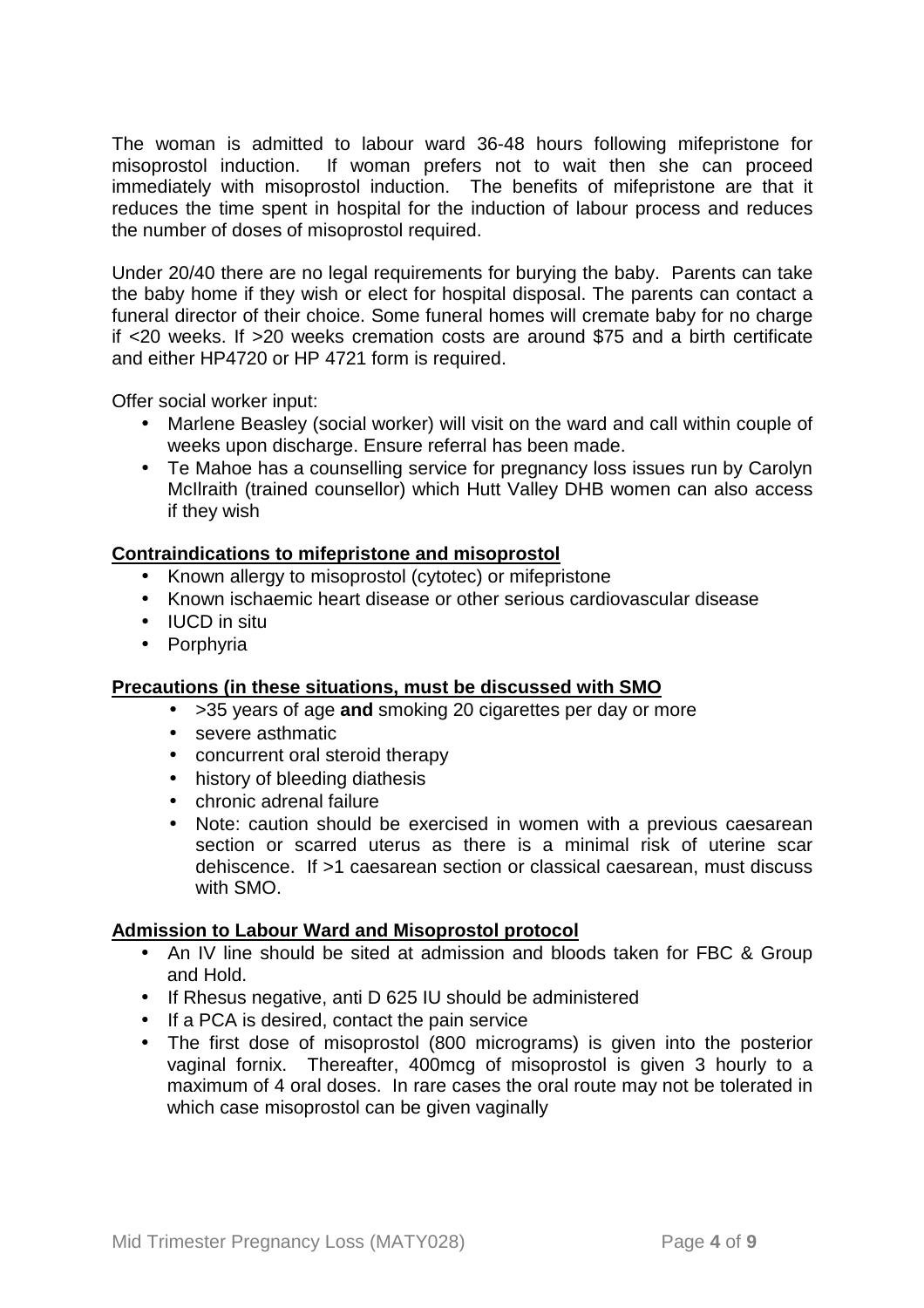| <b>Misoprostol Dose micrograms</b> |                       |                                 |                       |                        |
|------------------------------------|-----------------------|---------------------------------|-----------------------|------------------------|
| 1 <sup>st</sup> dose<br>Start time | $2nd$ dose<br>3 hours | 3 <sup>rd</sup> dose<br>6 hours | $4th$ dose<br>9 hours | $5th$ dose<br>12 hours |
| 800                                | 400                   | 400                             | 400                   | 400                    |

- If no delivery after final dose of misoprostol for medical review. Likely to recommence the misoprostol regimen the following morning.
- If the membranes rupture, continue with the misoprostol regimen
- Misoprostol should continue between delivery of the baby and the placenta.
- Following delivery of the baby, oxytocin (syntocinon) 5IU is administered IV or IM by the midwife delivering the baby
- Following birth of the baby, the woman should be NBM. IF the placenta is not delivered by one hour or the woman is bleeding then the obstetric RMO is called. It is important not to exert traction on the cord as it is extremely friable. Manual removal of placenta may be required in theatre. The baby will normally be delivered by the midwife caring for the woman unless there is difficulty in which case the registrar should be called. If the registrar is unavailable the SMO on call is to be phoned.

#### **Investigations for mid-trimester miscarriage:**

NB: if a TOP for foetal anomaly, these investigations are not required. Women are offered: Blood tests:

| <b>Yellow Top x3</b>                                                                                                                                                                                                                  | <b>Pink Top</b><br>x1            | Mauve Top x3                                           | Green Top (x)<br>2)   | <b>Blue Top (x)</b><br>4)                                                  |
|---------------------------------------------------------------------------------------------------------------------------------------------------------------------------------------------------------------------------------------|----------------------------------|--------------------------------------------------------|-----------------------|----------------------------------------------------------------------------|
| Renal<br>function,<br>Liver<br>function,<br>CMV,<br>Toxoplasmosis,<br>Parvovirus,<br>Rubella,<br><b>Syphilis</b><br>serology,<br>Thrombophlia<br>screen. Consider<br>thyroid functions if<br>there is a history<br>of thyroid disease | Kleihauer,<br>Antibody<br>screen | HbA1c,<br>Full blood count,<br>Thrombophilia<br>screen | Chromosome<br>studies | Thrombophlia<br>screen (4 blue<br>top, 1 yellow<br>top and 1<br>Mauve Top) |

Post-mortem of baby & placental histology:

All babies having post-mortem are to be taken to CCDHB to Wellington Mortuary. Harbour City Funerals has the contract to transport babies irrespective of gestational age between hospitals. Contact them for transport. Phone 570 0111.

Ensure the placenta is kept with the baby. If the parents do not wish to have baby returned after PM CCDHB will take care of the baby.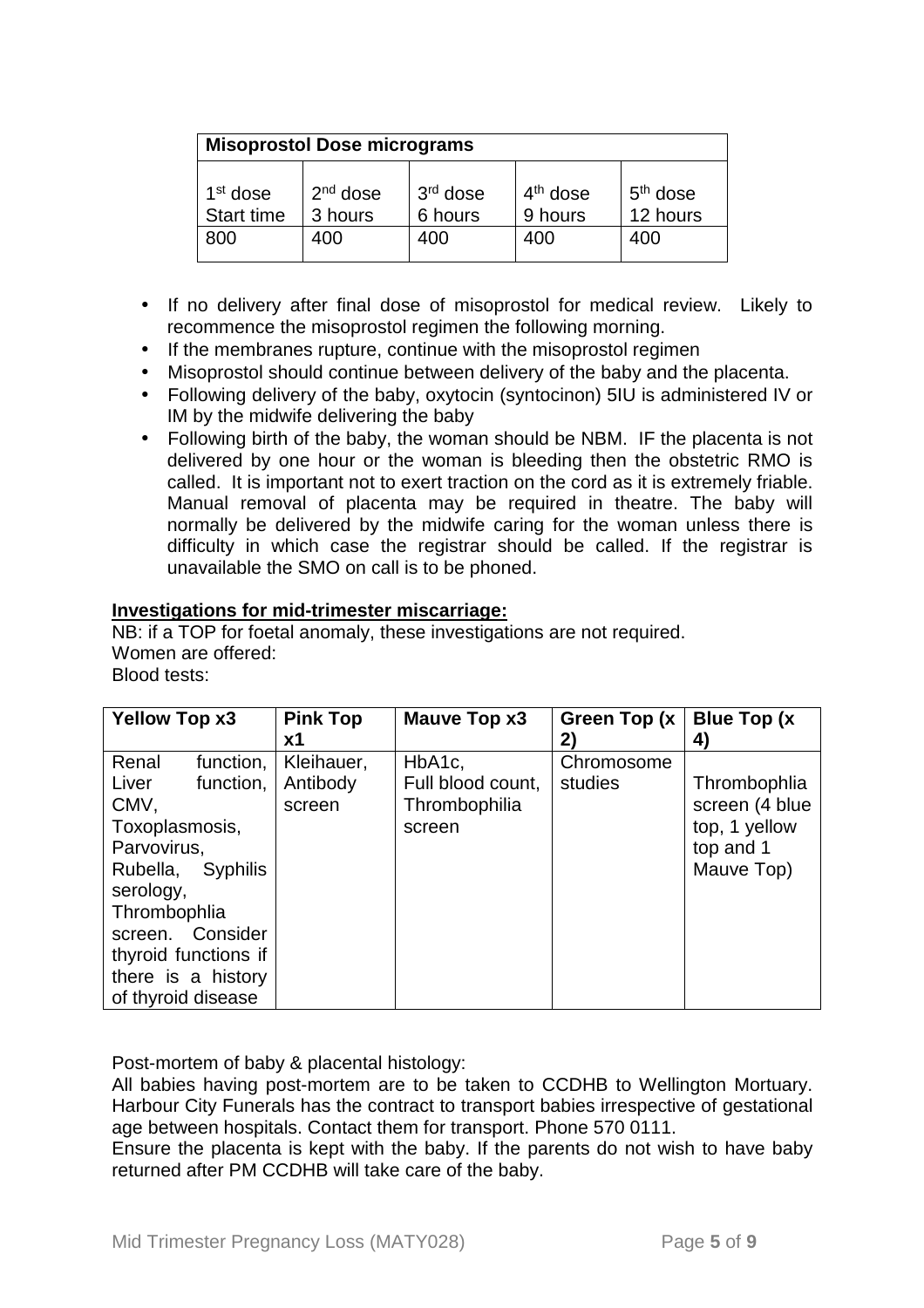| Preparation for transfer of baby and placenta  | <b>Baby ID bands attached</b>                  |  |
|------------------------------------------------|------------------------------------------------|--|
| for post mortem (If applicable)                | <b>Ensure Death Certificate has been</b>       |  |
|                                                | completed in full (HP4721)                     |  |
| (Mortuary address label in pack if required by | Give a copy to the parents.                    |  |
| Harbour City).                                 |                                                |  |
|                                                | Placenta prepared as follows                   |  |
|                                                | Double bagged                                  |  |
|                                                | Inside plastic container<br>$\bullet$          |  |
|                                                | Labelled with maternal label                   |  |
|                                                | Continue to keep cool                          |  |
|                                                |                                                |  |
|                                                | <b>Copy following documents:</b>               |  |
|                                                | <b>Consent for Perinatal Post</b>              |  |
|                                                | Mortem (signed)                                |  |
|                                                | <b>Original Death Certificate</b><br>$\bullet$ |  |
|                                                | <b>Maternal pink booking sheet</b>             |  |
|                                                | Any scan reports                               |  |
|                                                | Copy of this clinical guideline completed      |  |
|                                                | Any relevant progress notes                    |  |
|                                                |                                                |  |
|                                                |                                                |  |
| Preparation of placenta for histology          | Contact Kate Strachan                          |  |
| (If applicable)                                | Contact lab (to arrange transport to CCDHB)    |  |
|                                                | Placenta prepared appropriately                |  |
| Placental histology will be completed by       | Double bagged<br>$\bullet$                     |  |
| Kate Strachan (pathologist)                    | Inside plastic container<br>$\bullet$          |  |
| 021827508                                      | Labelled with maternal label                   |  |
|                                                | Continue to keep cool                          |  |
|                                                | Copy of following documents                    |  |
|                                                |                                                |  |
|                                                | $\bullet$                                      |  |
|                                                | Body Part Chain of Custody form (plus          |  |
|                                                | copy in clinical notes)                        |  |
|                                                | Copy of this clinical guideline completed      |  |
|                                                | Maternal pink booked sheet                     |  |
|                                                | Take placenta and mortuary plus                |  |
|                                                | address label to lab                           |  |

If the parents decide to have their baby cremated regardless of whether the baby has a post mortem or not the parents will need to arrange the cremation with funeral directors of choice.

There may be a cost for cremation, this will be considered on a case by case basis by the funeral directors.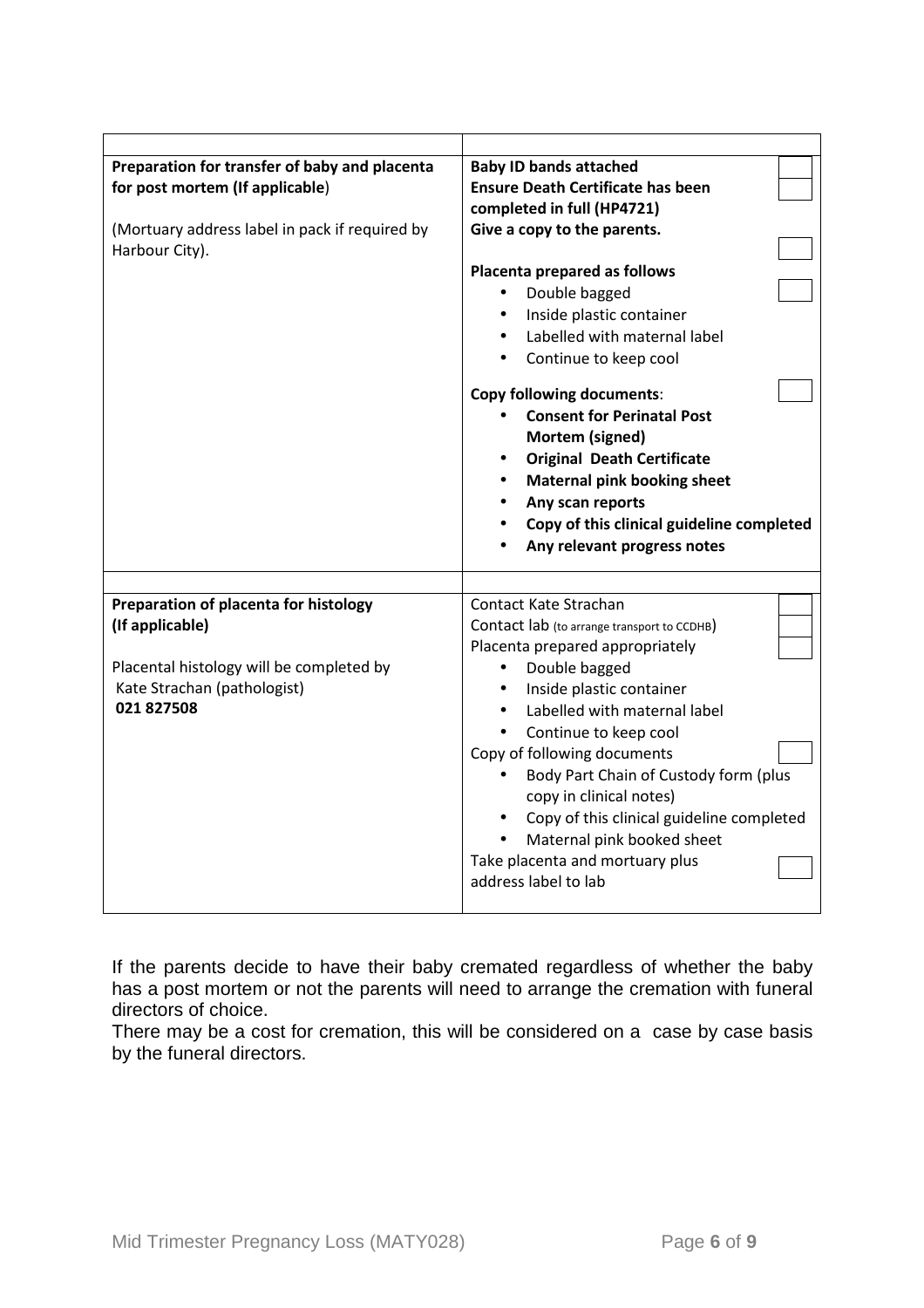#### **Informed Consent**

The right of a consumer to make an informed choice and give informed consent, including the right to refuse medical treatment, is enshrined in law and in the Code of Health and Disability Consumers' Rights in New Zealand. This means that a woman can choose to decline treatment, referral to another practitioner, or transfer of clinical responsibility. If this occurs follow the process map on page 18 of the Referral Guidelines (Ministry of Health, 2012).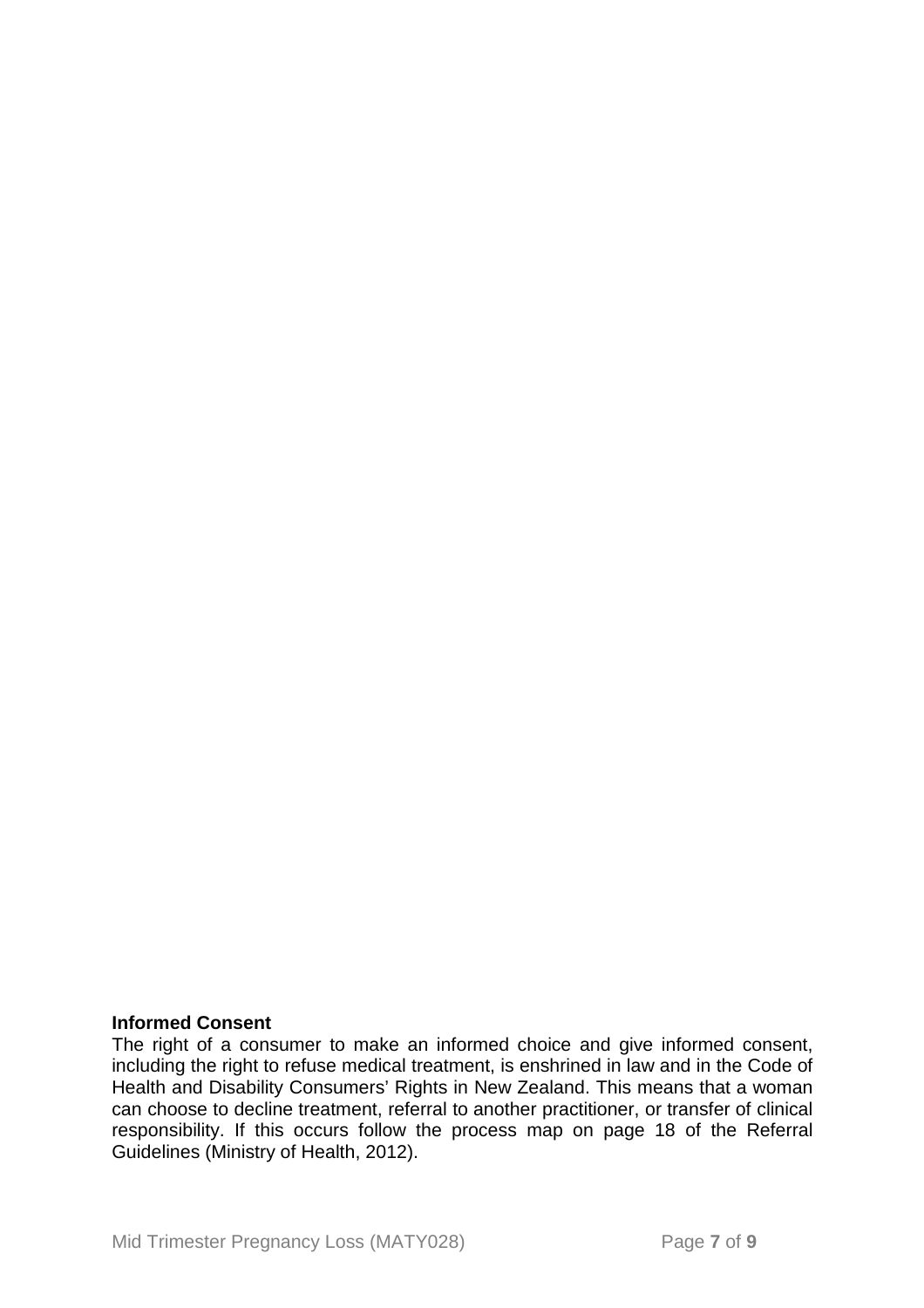# **Appendix I**



Mifepristone and Misoprostol Consent form:

| <b>Mifepristone</b> is a synthetic steroid, which blocks the action of progesterone that<br>maintains a pregnancy. It also softens the cervix. It works best if followed in 48 hours by<br>Misoprostol. |  |
|---------------------------------------------------------------------------------------------------------------------------------------------------------------------------------------------------------|--|
| Misoprostol is approved only as an anti-ulcer medication in New Zealand but is used<br>world-wide to stimulate uterine contractions and has been found to be safe and effective.                        |  |
|                                                                                                                                                                                                         |  |
| Have had explained to me the nature of the condition.                                                                                                                                                   |  |
| Have been provided with an assessment of the potential benefits, side effects and<br>risks of the medications and the procedure.                                                                        |  |
| Have had the opportunity to ask questions and I am satisfied with the explanation<br>$\bullet$<br>and the answers to my questions.                                                                      |  |
| I consent to:                                                                                                                                                                                           |  |
| Receiving Mifepristone to assist in the delivery of my pregnancy                                                                                                                                        |  |
| Receiving Misoprostol to assist in the delivery of my pregnancy                                                                                                                                         |  |
| Signature _________________________                                                                                                                                                                     |  |
| Medical Officer ______________________________                                                                                                                                                          |  |
|                                                                                                                                                                                                         |  |